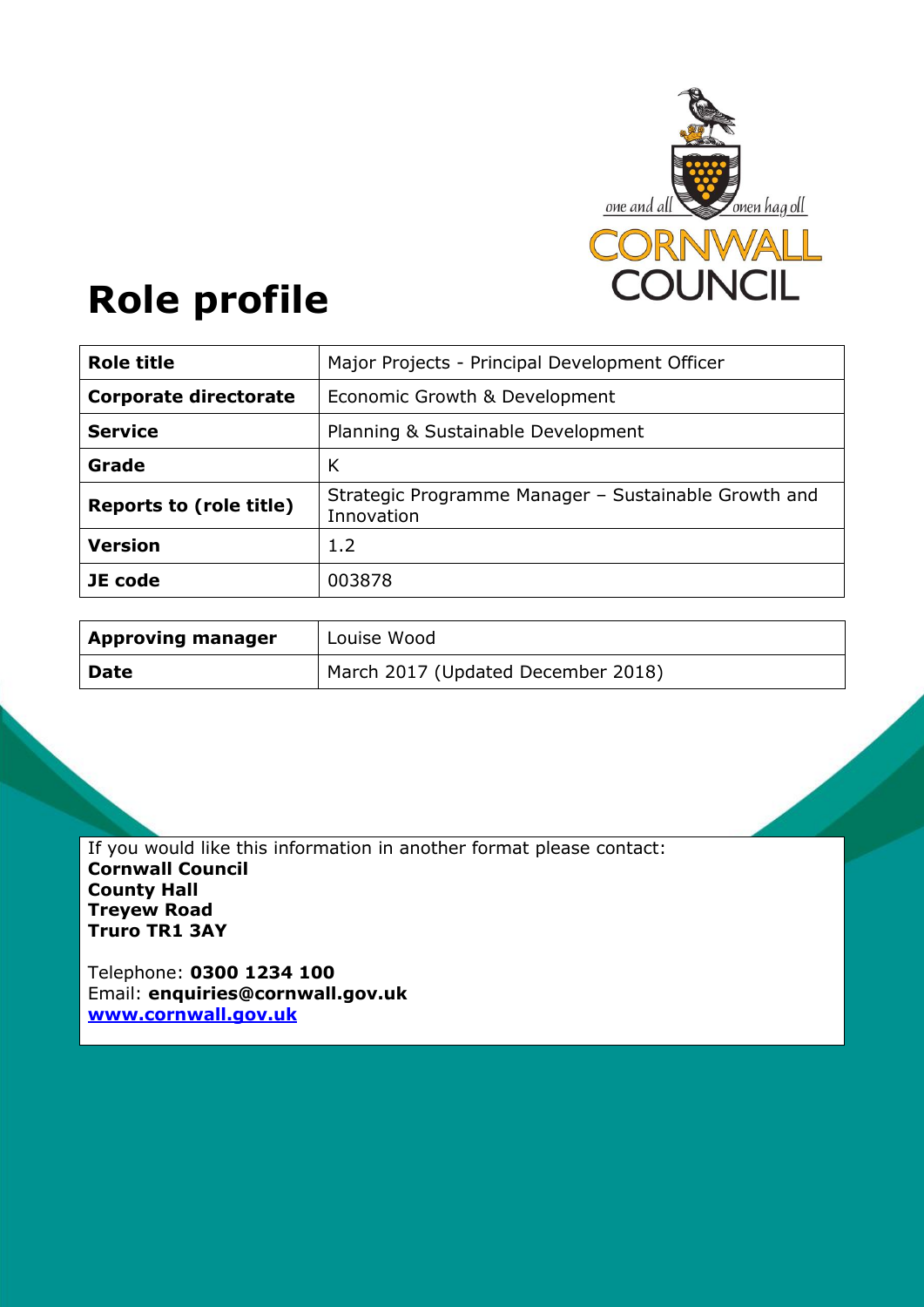## **Role purpose**

The role holder will be a key member of a small team that supports the delivery of the local plan and growth agenda set out in other Council documents.

The role holder will be assigned to one or more major and strategic projects and will lead and coordinate a range of planning, unblocking, risk management and coordination activities to ensure effective delivery which unlocks growth and development.

Responsible for ensuring that a range of teams partners and support agencies can work effectively together in progressing key project delivery activities including the development and integration of customer and stakeholder engagement to inform the design, deliverability and improvement of those projects.

To work across the Directorate to develop and deliver integrated projects, corporate objectives and priorities for the benefit of Cornwall, its communities and citizens.

To support Members and work in partnership with other stakeholders to develop and deliver Cornwall's Economic Growth and Development aims and objectives, ensuring they are aligned to the wider vision and priorities for Cornwall, articulated and delivered through the Council Plan, the Local Transport Plan "Connecting Cornwall", the Cornwall Council Local Plan, Planning Policies and Neighbourhood Plans.

To work with partners to develop strategy and policy in support of the competitiveness of the local economy and to improve the quality of life for residents and visitors.

# **Dimensions**

#### **Annual financial accountability**

Budgets allocated to Projects as appropriate, up to £3m

#### **Management accountability**

Nature of management

 Day to day instruction and guidance of Council, consultant and contractor project teams engaged in the development of major and strategic projects.

Number of staff managed

- Indirectly up to 6 on any one project: matrix management for project/policy/research/monitoring across Economic Growth and Development
- Mentoring is required in this role to support the development of less experienced staff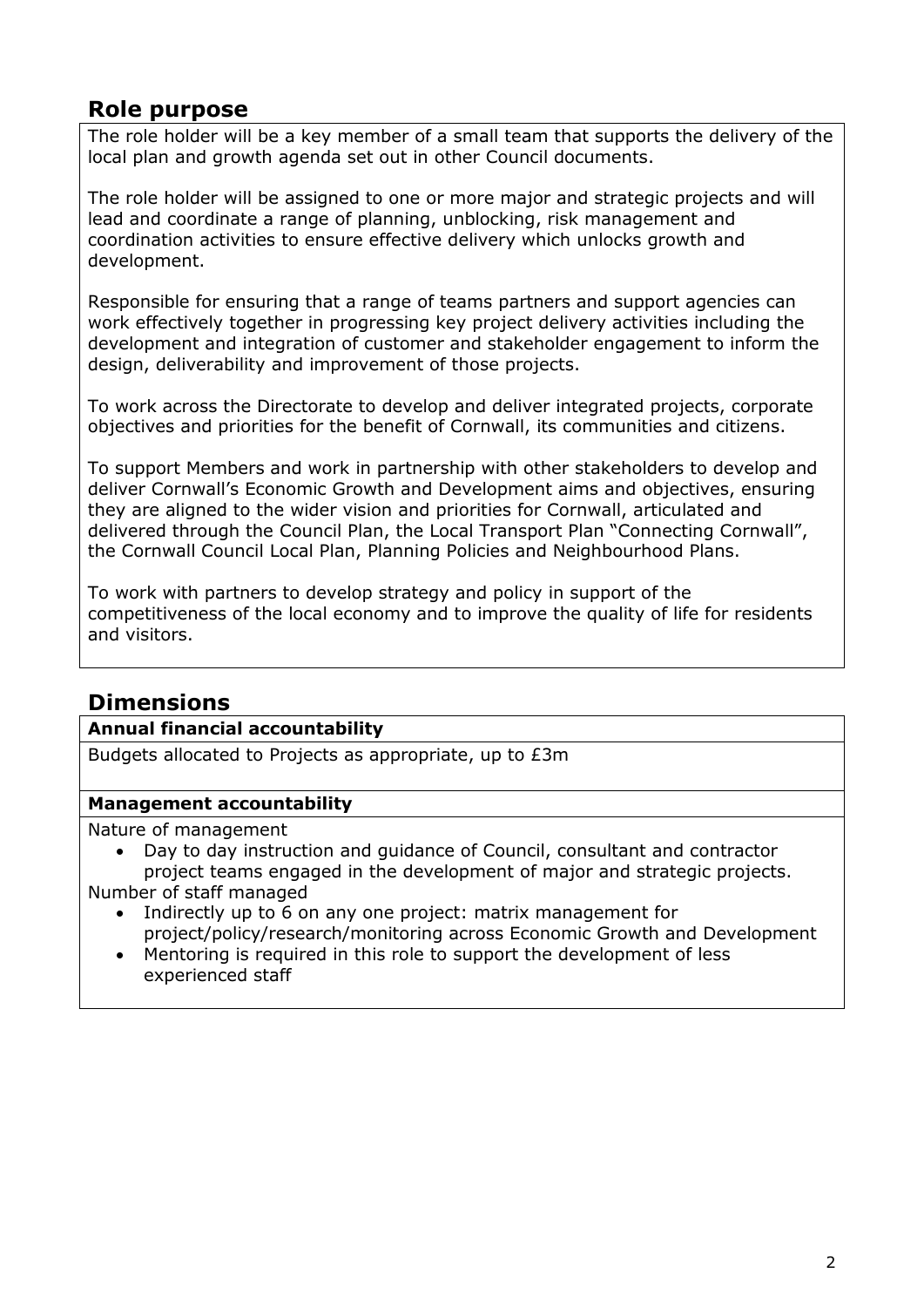# **Accountabilities**

*Cornwall Council is a dynamic organisation and the particular duties and accountabilities may vary from time to time without changing the general character of the role or the level of responsibility entailed. Individual objectives will be agreed via the PDS appraisal process* 

- Deputise/substitute for the Service Director; Head of Service on corporate Boards and Groups as required and to represent the Council, the Directorate and the Service at local and regional level on allocated major projects or on work related to allocated sites within a place.
- To manage the development, procurement and implementation of several complex projects, infrastructure development and/or sustainable initiatives throughout Cornwall in the most environmentally sensitive and cost effective manner with due regard to legislative requirements and regulatory control and the principles of Green Cornwall.
- To liaise with project funders and the Business Case & Funding Bid Officer to assist in securing funding from the Council and third parties.
- To plan, co-ordinate and secure approval for schemes in liaison with other private and public sector bodies and development agencies in order to de–risk developments.
- To provide advice and prepare reports for Cabinet members, Committees and Panels and other bodies on major projects and initiatives represent (as appropriate) Cornwall Council on scheme consultations, planning applications, appeals and public inquiries.
- To negotiate with other public bodies, private companies and stakeholders to secure partnership resources and commitments, both strategic and project specific and to establish and maintain a formal working dialogue with all relevant groups in relation to allocated projects.
- To link with the localism agenda and ensure effective engagement with Cornwall's communities. Work together with Customer Services staff to ensure the development, presentation and acceptance of seamless customer-focused projects, encouraging a greater say for local communities in setting priorities, how they are delivered and local decision-making.
- To manage effective processes, systems and practices to drive improved performance management within the services remit and to uphold the ethics of the Council, overseeing probity at all times
- To implement and follow policy and action so that equality of opportunity and the benefits of diversity are realised in Service planning and delivery and employment.
- Ensure compliance with, and best practice against, relevant legislation, regulation, government and Council policies (including personnel, finance and information management) in order to secure organisational performance improvement and increased customer satisfaction.
- To participate in the budget setting process for the team and service and to control the agreed budget for projects ensuring that value for money is achieved and that spending is allocated in accordance with agreed priorities.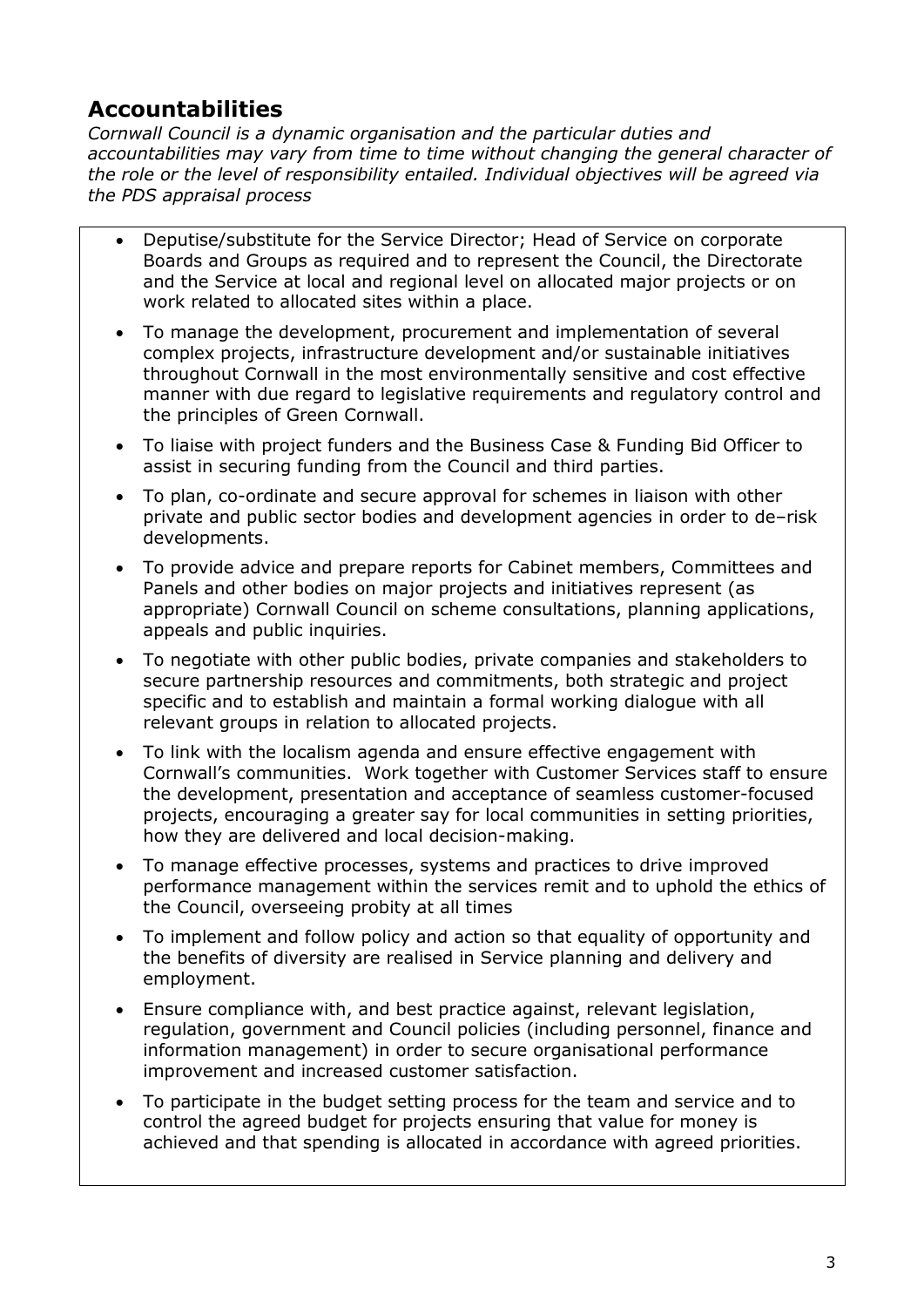## **Corporate accountabilities**

### **Information security and governance**

Manage information in line with the Council's policies, procedures and guidance on subjects such as Data Protection, Freedom of Information, confidentiality, information security and sharing, the information lifecycle and data quality, to ensure compliance and efficient and effective information governance

### **Safeguarding**

Maintain awareness of Council policies and practices regarding the safeguarding of children, young people and/ or adults who may be at risk. Report concerns/ allegations in accordance with corporate guidance and procedures

#### **Equality & Diversity**

Work to eliminate unlawful discrimination, harassment and victimisation and report incidents as they occur. Treat everyone with dignity and respect and ensure individual's needs are met. Challenge inappropriate behaviour and language constructively, advising on alternatives so the opportunity for change can be considered

### **Key objectives**

- To facilitate, enable and intervene in Places to deliver the growth identified in the Local Plan and SEP
- To identify ways to simplify and give certainty throughout the planning process
- To work collaboratively to resolve problems
- To communicate effectively with a range of customers and stakeholders
- To support the Council to deliver growth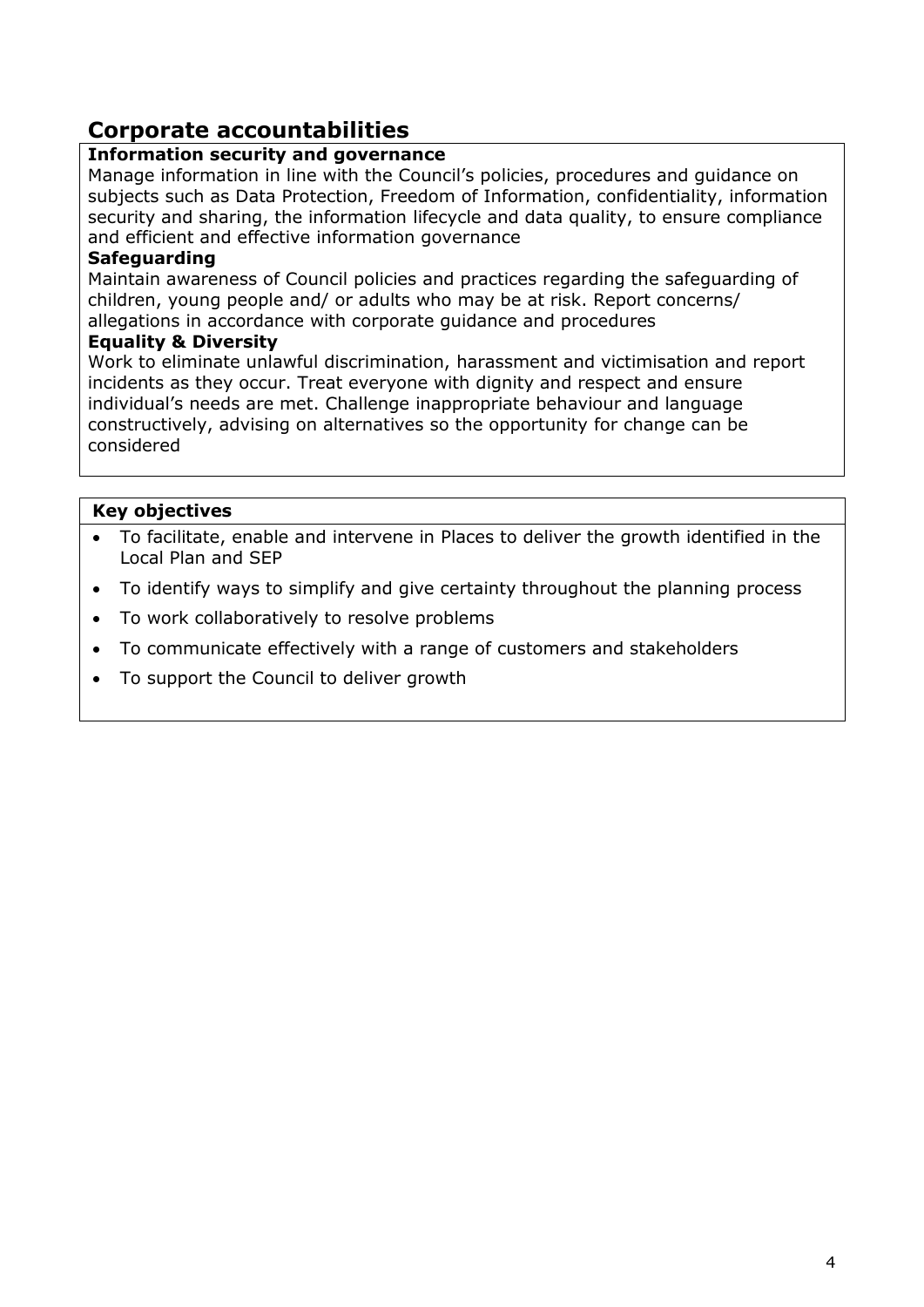# **Competencies and other requirements**

*We use the following criteria below to assess your suitability for the role; please refer to the recruitment & selection column to establish at which stage the criteria are assessed. Requirements assessed at the 'Application' stage represent the minimum essential requirement for shortlisting purposes*

| <b>Behaviours</b>                                                                                                                                                                                                                                                                                                                                                                                                                                                                                                                                                                                                                                                                                                                                                                                                                 | <b>Recruitment and</b><br>selection |
|-----------------------------------------------------------------------------------------------------------------------------------------------------------------------------------------------------------------------------------------------------------------------------------------------------------------------------------------------------------------------------------------------------------------------------------------------------------------------------------------------------------------------------------------------------------------------------------------------------------------------------------------------------------------------------------------------------------------------------------------------------------------------------------------------------------------------------------|-------------------------------------|
| <b>Working together</b><br>You understand and focus on customer needs and work well with<br>colleagues and partners<br>You understand and are attentive to the needs of your<br>$\bullet$<br>customers<br>You listen to the views of others and seek them out<br>$\bullet$<br>You support and show consideration for others<br>$\bullet$<br>You work well with colleagues and partners and<br>acknowledge the different ideas, perspectives and<br>backgrounds of others<br>You are committed to the protection and safeguarding of<br>$\bullet$<br>children, young people and vulnerable adults<br>You share information and expertise with others<br>$\bullet$<br>You are honest, you respect and you build relationships of<br>$\bullet$<br>trust<br>You share your achievements and acknowledge the<br>achievements of others | <b>Interview</b>                    |
| <b>Personal responsibility</b><br>You take responsibility for your work, your environment and your<br>development<br>You are trustworthy and reliable<br>You pay attention to your own health, safety and wellbeing<br>$\bullet$<br>and that of others<br>You acknowledge errors, report them as appropriate and<br>play your part in addressing them<br>You appropriately challenge unhelpful behaviour<br>$\bullet$<br>You seek feedback and review your own contribution<br>$\bullet$<br>You are open to change and improvement<br>$\bullet$<br>You take responsibility for your development<br>You are enthusiastic about and take pride in your work                                                                                                                                                                         | <b>Interview</b>                    |
| <b>Resourceful</b><br>You apply expertise, solve problems and make improvements to<br>deliver good customer outcomes<br>You plan and organise your work and manage your time<br>effectively<br>You gather relevant information, analyse it and make timely<br>informed decisions in the course of your work<br>You are flexible and adaptable                                                                                                                                                                                                                                                                                                                                                                                                                                                                                     | <b>Interview</b>                    |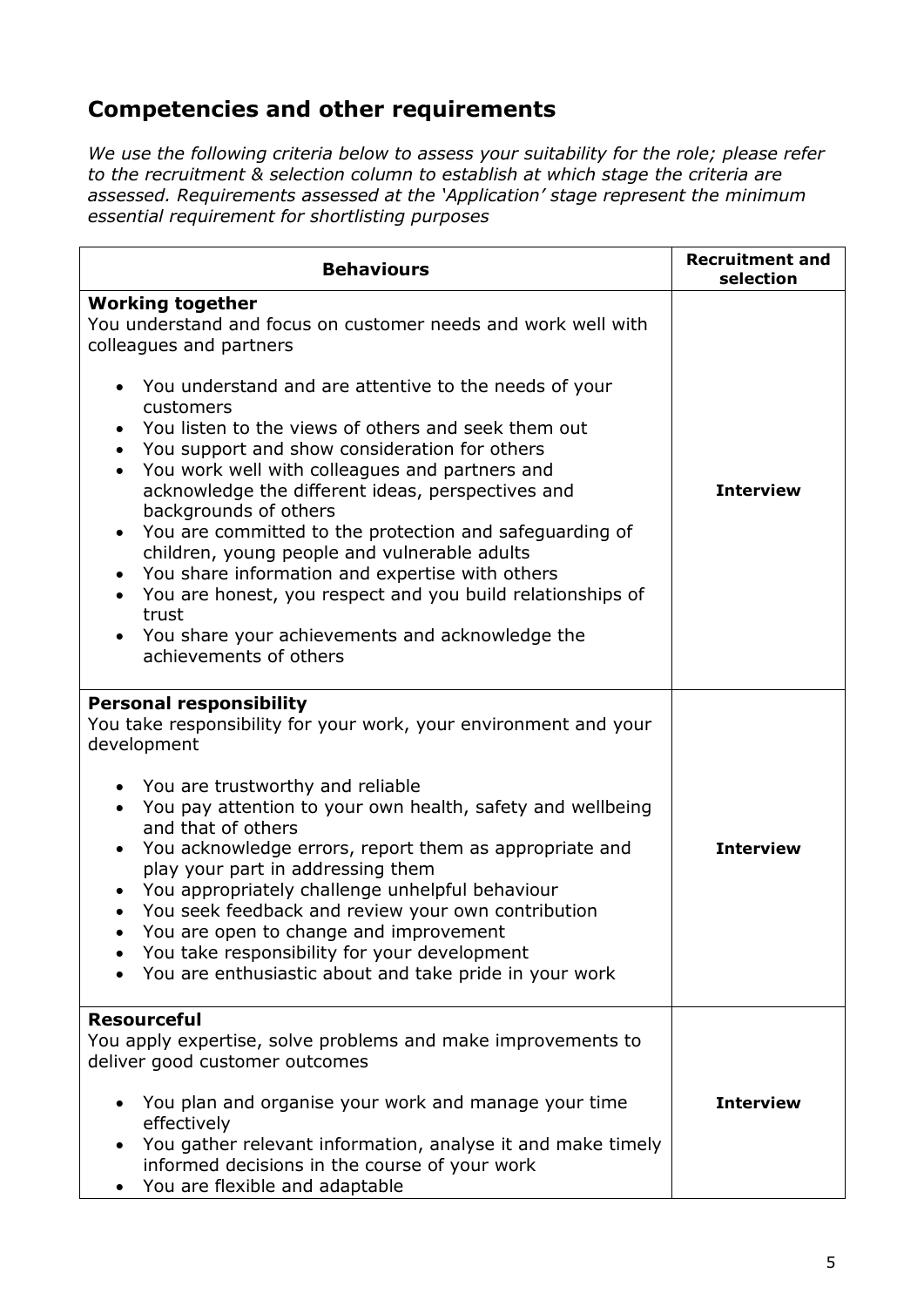| • You respond constructively to change                        |
|---------------------------------------------------------------|
| • You demonstrate financial awareness relevant to the job     |
| • You use your initiative and are creative in problem solving |
|                                                               |
| • You deliver results and manage customer expectations        |

| Knowledge, skills & experience                                                                                                                                                                                                                          | <b>Recruitment and</b><br>selection |
|---------------------------------------------------------------------------------------------------------------------------------------------------------------------------------------------------------------------------------------------------------|-------------------------------------|
| Demonstrable understanding of E.U. and government policy and<br>legislation on transport, infrastructure or planning policies issues<br>and associated best practice.                                                                                   | <b>Application Form</b>             |
| A good understanding and experience of managing and delivering<br>funding programmes and government grants.                                                                                                                                             | <b>Application Form</b>             |
| Good political awareness and experience of working in the political<br>arena.                                                                                                                                                                           | Interview                           |
| Experience in commissioning and managing projects.                                                                                                                                                                                                      | <b>Application Form</b>             |
| Successful and consistent achievement in project delivery in a<br>transport related area or a planning policy related area.                                                                                                                             | Interview                           |
| Good experience of developing partnership working, building<br>effective relationships and enhancing the reputation of the Council<br>with stakeholders and partners which include; communities,<br>voluntary bodies, private sector and public sector. | <b>Application Form</b>             |
| Experience of successful delivery of projects and schemes or<br>infrastructure planning projects such as those arising from the<br>Local Plan.                                                                                                          | <b>Application Form</b>             |
| Good knowledge of procurement processes, contracts and risk<br>management on projects.                                                                                                                                                                  | Interview                           |
| Significant track record of success in building effective teams and<br>networks and in leading professional staff (if appropriate in<br>several disciplines) to achieve project specific aims and objectives.                                           | <b>Application Form</b>             |
| Experience and aptitude in giving advice to and building<br>relationships with elected Members and/or Board members.                                                                                                                                    | Interview                           |
| A track record of successfully working with partners and external<br>bodies to achieve project specific aims and objectives.                                                                                                                            | Interview                           |
| Proven experience of financial management, health and safety<br>requirements, risk management and principles of project<br>management.                                                                                                                  | <b>Application Form</b>             |

| <b>Other requirements</b>                                                                                                                                                                                                                                                                                                                                                                    | <b>Recruitment and</b><br>selection |
|----------------------------------------------------------------------------------------------------------------------------------------------------------------------------------------------------------------------------------------------------------------------------------------------------------------------------------------------------------------------------------------------|-------------------------------------|
| The normal duties of the role may involve travel on a regular or<br>occasional basis. It is a condition of employment that you can<br>exercise satisfactory travel mobility in order to fulfil the<br>obligations of the role. You will be required to provide a suitable<br>form of transport for those journeys where an alternative form of<br>transport is unavailable or impracticable. | Informative                         |
| This post may require the post holder to attend out of hours for                                                                                                                                                                                                                                                                                                                             | Informative                         |